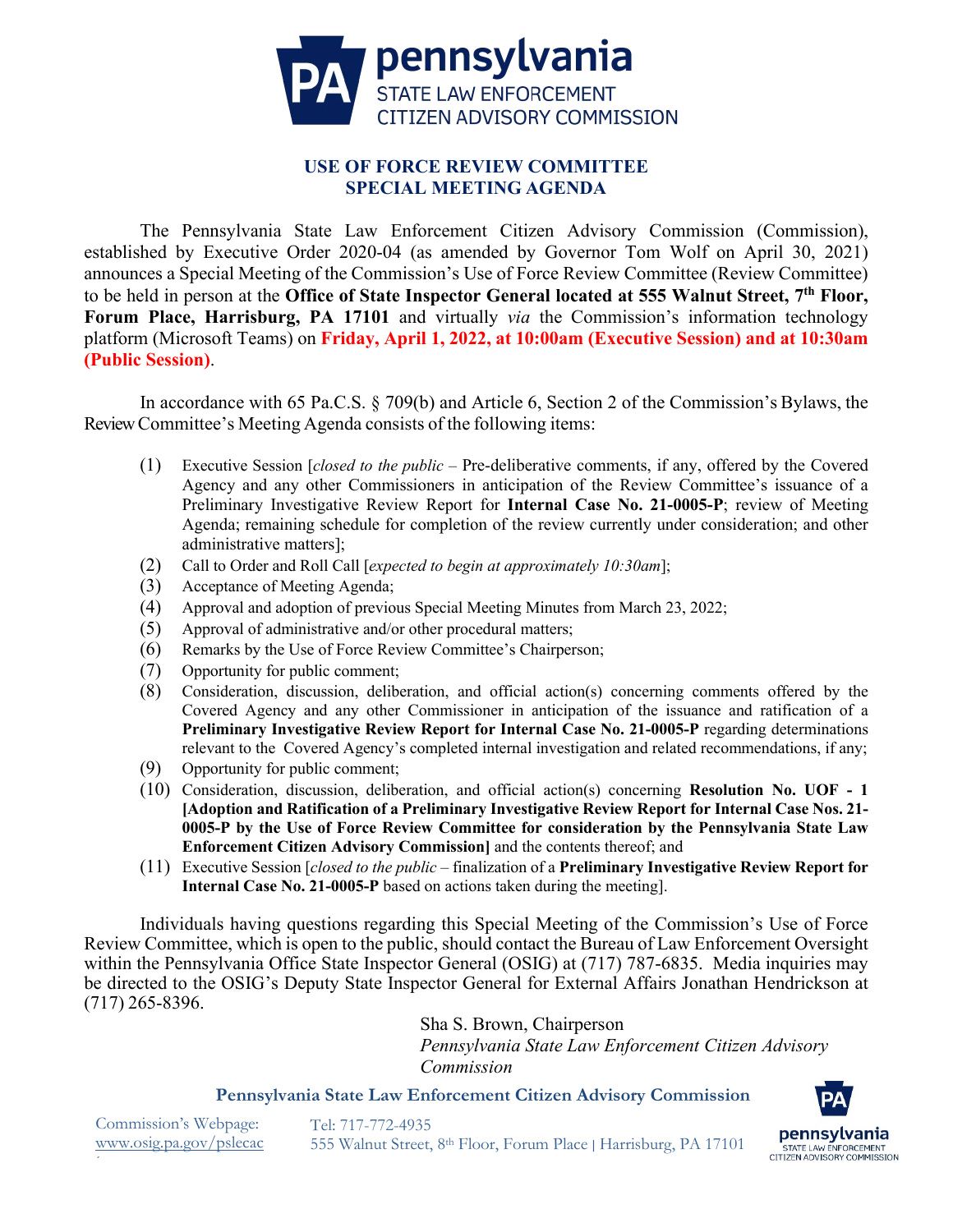

# **USE OF FORCE REVIEW COMMITTEE**

## **RESOLUTION NO. UOF-1**

**Title:** Adoption and Ratification of Preliminary Investigative Review Report for Internal Case No. 21-0005-P by the Use of Force Review Committee for consideration by the Pennsylvania State Law Enforcement Citizen Advisory Commission

**Meeting Date:** Special Meeting, April 1, 2022 at 10:00 a.m.

**Description of Action Under Consideration:** In accordance with Executive Order 2020-04, as amended, the Pennsylvania State Law Enforcement Citizen Advisory Commission's (Commission) Use of Force Review Committee (Review Committee) completed its review of **Internal Case No. 21-0005-P** (an internal investigation involving the Pennsylvania Board of Probation and Parole within the Department of Corrections (DOC) concerning a lower level use of force incident occurring on July 21, 2016). Following completion of its review which included, among other things, DOC's policies regarding use of tasers, duty to render aid related to custody transfers and lack of a body worn camera program, the Review Committee authorized the preliminary drafting and internal production of a Preliminary Investigative Review Report for **Internal Case No. 21-0005-P** at its Special Meeting held on March 23, 2022. The Review Committee wishes to consider, discuss, deliberate, and take official action(s) concerning comments offered by DOC and/or other Commission members, if any, regarding the Review Committee's preliminary Findings and Conclusions, Additional Factor(s) for Consideration and Recommendation(s) for Corrective Action(s) in anticipation of the issuance and ratification of its Preliminary Investigative Review Report for **Internal Case**  No. 2[1](#page-1-0)-0005-P.<sup>1</sup> After consideration and deliberation, the Review Committee will vote to approve or deny presentation of its report for consideration by the Commission at its next regular quarterly meeting scheduled for May 13, [2](#page-1-1)022 at noon or at the next scheduled meeting.<sup>2</sup>

## **Originating Request Submitted By: David A. Sonenshein, Esquire**

**Chairperson of the Use of Force Review Committee**

**Pennsylvania State Law Enforcement Citizen Advisory Commission**



Commission's Webpage: [www.osig.pa.gov/pslecac](http://www.osig.pa.gov/pslecac) 

<span id="page-1-0"></span><sup>&</sup>lt;sup>1</sup> This action was authorized by, and made pursuant to, Article 8 (Review Process), Section 8.3 (Covered Agency's Opportunity to Respond to Preliminary Report) of the Commission's Bylaws (adopted *via* Resolution No. 1 (dated May 20, 2021).

<span id="page-1-1"></span><sup>&</sup>lt;sup>2</sup> This action is authorized by, and made pursuant to, Article 8 (Review Process), Section 8.4 (Presentation of Preliminary Report to Commission) of the Commission's Bylaws.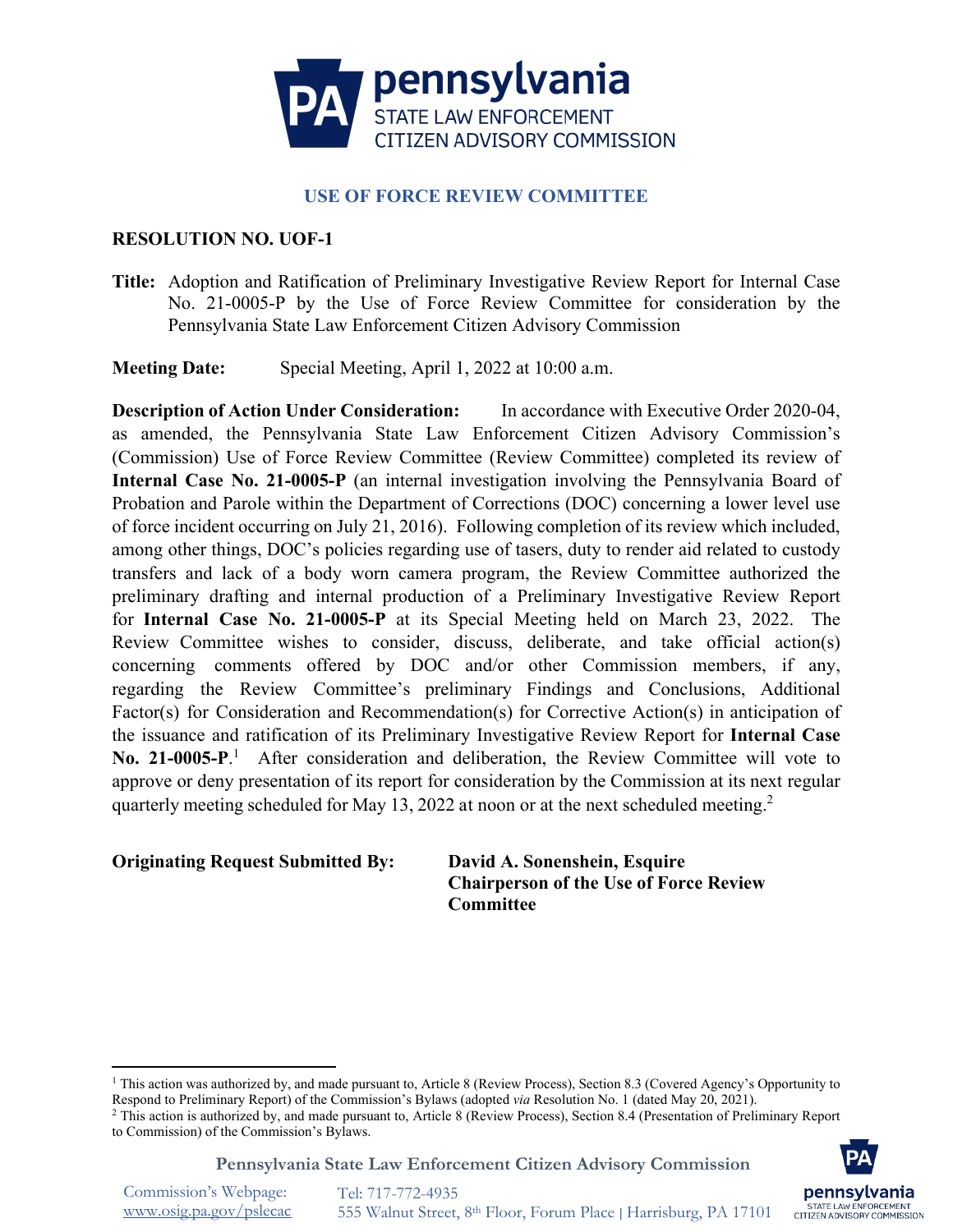

# **USE OF FORCE REVIEW COMMITTEE**

# **RESOLUTION NO. UOF-1**

**Title:** Adoption and Ratification of Preliminary Investigative Review Report for Internal Case No. 21-0005-P by the Use of Force Review Committee for consideration by the Pennsylvania State Law Enforcement Citizen Advisory Commission

AND NOW, on this \_\_\_\_\_\_\_\_ day of \_\_\_\_\_\_\_\_\_\_\_\_\_\_\_\_, it is hereby certified that:

**WHEREAS,** the Use of Force Review Committee was duly formed and established by the Pennsylvania State Law Enforcement Citizen Advisory Commission (Commission) at its Regular Quarterly Meeting held on August 6, 2021 in accordance with Article 8 (Review Process), Section 8.2 (Commission Sub-Committees and Review Committees) of the Commission's Bylaws; and

**WHEREAS,** in accordance with Executive Order 2020-04, as amended, the Use of Force Review Committee completed its review of **Internal Case No. 21-0005-P**; and

**WHEREAS,** the Use of Force Review Committee authorized the preliminary drafting and internal production of a Preliminary Investigative Review Report for **Internal Case No. 21-0005- P** at its Special Meeting held on March 23, 2022;

**WHEREAS,** a draft of the Use of Force Review Committee's Preliminary Investigative Review Report for **Internal Case No. 21-0005-P** was completed and distributed to the Agency Head, Agency's Chief Counsel, and all Commission members for review on March 24, 2022; and

**WHEREAS,** the Use of Force Review Committee considered, discussed, deliberated, and took official action(s) concerning comments offered by the Covered Agency and/or other Commission members, if any, during its Special Meeting held on April 1, 2022 regarding the Use of Force Review Committee's preliminary Findings and Conclusions, Additional Factor(s) for Consideration and Recommendation(s) for Corrective Action(s) contained in the draft of the Preliminary Investigative Review Report for **Internal Case No. 21-0005-P**; and

**WHEREAS,** following the Robert's Rules of Order, the Commission's Chairperson having attested to recognizing motions from committee membership, said motions having been seconded and recording the votes of committee membership as indicated in the Vote Tabulation Form, the Use of Force Review Committee hereby adopts and ratifies the Preliminary Investigative Review Report for **Internal Case No. 21-0005-P** and any accompanying addenda.

### **NOW THEREFORE,**

Page **1** of **2**

**Pennsylvania State Law Enforcement Citizen Advisory Commission**